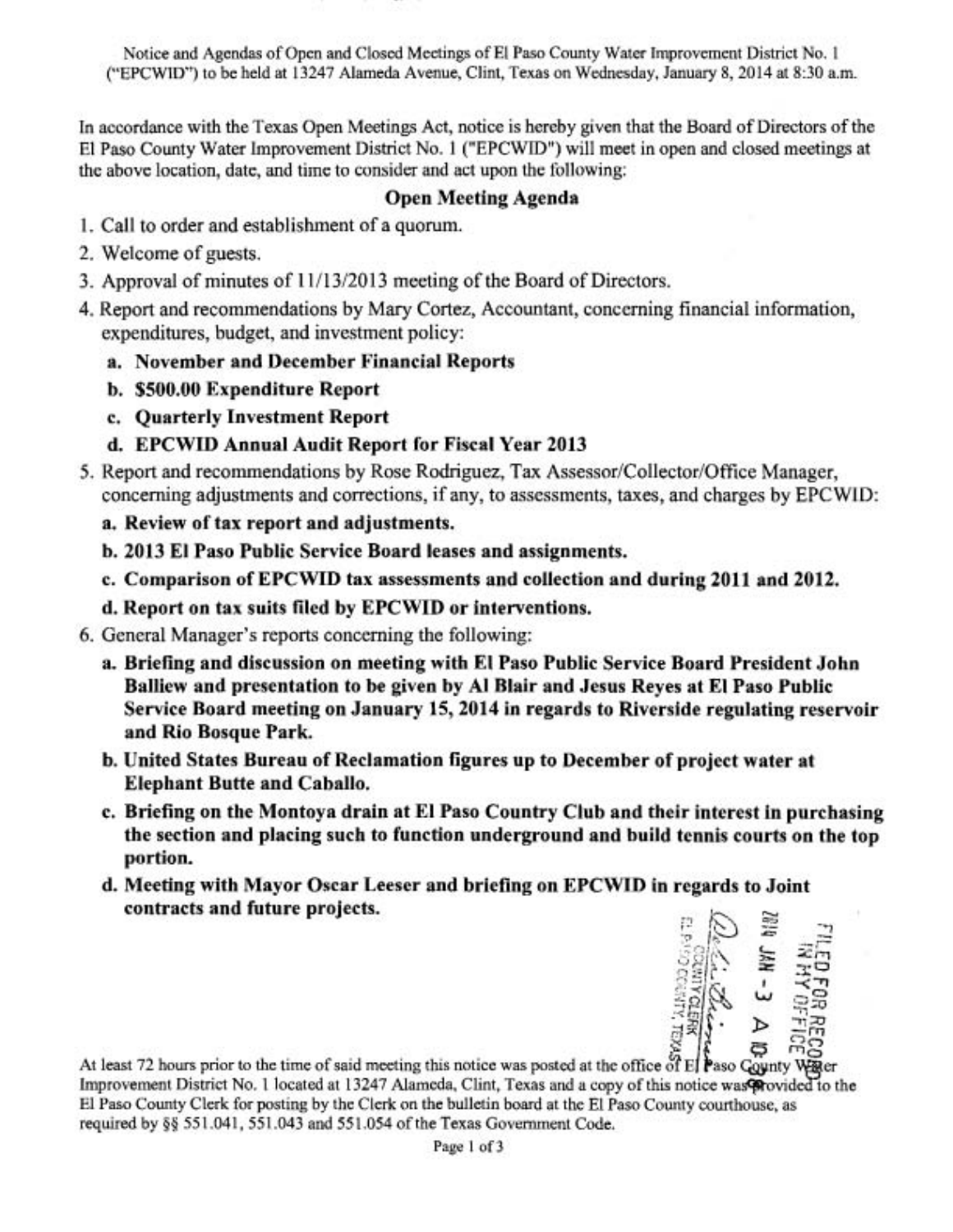Notice and Agendas of Open and Closed Meetings of El Paso County Water Improvement District No. 1 ("EPCWID") to be held at 13247 Alameda Avenue, Clint, Texas on Wednesday, January 8,2014 at 8:30 a.m.

- 7. District Engineer's report and recommendations concerning the following:
	- **a. Rio Grande Project Operating Agreement Accounting**
	- **b. Rio Grande Compact Accounting**
	- **c. Rio Bosque Park classification as irrigable land**
- 8. Maintenance Manager's reports and recommendations concerning the following:

## **Drain maintenance program and water delivery system**

9. Water master's report and recommendations concerning the following:

# **Water use and availability**

- 10. Water delivery allocations to EPCWID water users and water available by contract.
- 11. Consideration of Applications to Use District Property or

Request for approval of subdivision plats meeting requirements of License Manual: **None** 

Letters of Approval under existing License Agreements or Transfers of License: **None** 

Requests for approval of applications for Licenses to use of EPCWID Real property: **None**  Approval of Construction Dewatering Licenses for conveying groundwater:

# **Extension for Application 1535, by Lower Valley Water District, for dewatering into various EPCWID facilities for construction of a sanitary sewer within Haciendas del Valle Subdivision**

Application to Classify Land within EPCWID as Irrigable: **None** 

License for use of EPCWID facilities for conveyance of treated wastewater or purchase of El Paso Valley Drainage Water: **None** 

- Letter of Approval of Maintenance Work under existing crossings or structures: **None**
- Letter to City of El Paso regarding preliminary plat for subdivision: **None**

Letters of No Objection for utilities installed with Rights-of-Ways of Public Roads: **None** 

12. Status of and/or action on bids for purchases or sale and/or easements of property:

# **Consideration of bids to supply EPCWID a quantity between 1,000 and 2,000 cubic yards of fiber reinforced concrete for use in a shotcrete application and delivered to Franklin feeder canal in the vicinity of Socorro Rd and Alameda Rd.**

- **13.** Any or all of the items shown on the attached Closed Meeting Agenda.
- 14. Adjournment.

At any time during the open meeting, the Board of Directors may retire into a closed meeting to discuss the subjects shown on the Closed Meeting Agenda after the presiding officer publicly announces that a closed meeting will be held; and identifies the section or sections of Chapter 551 of the Texas Government Code under which the closed meeting is held.

At least 72 hours prior to the time of said meeting this notice was posted at the office of El Paso County Water Improvement District No. 1 located at 13247 Alameda, Clint, Texas and a copy of this notice was provided to the El Paso County Clerk for posting by the Clerk on the bulletin board at the El Paso County courthouse, as required by §§ 551.041, 551.043 and 551.054 of the Texas Government Code.